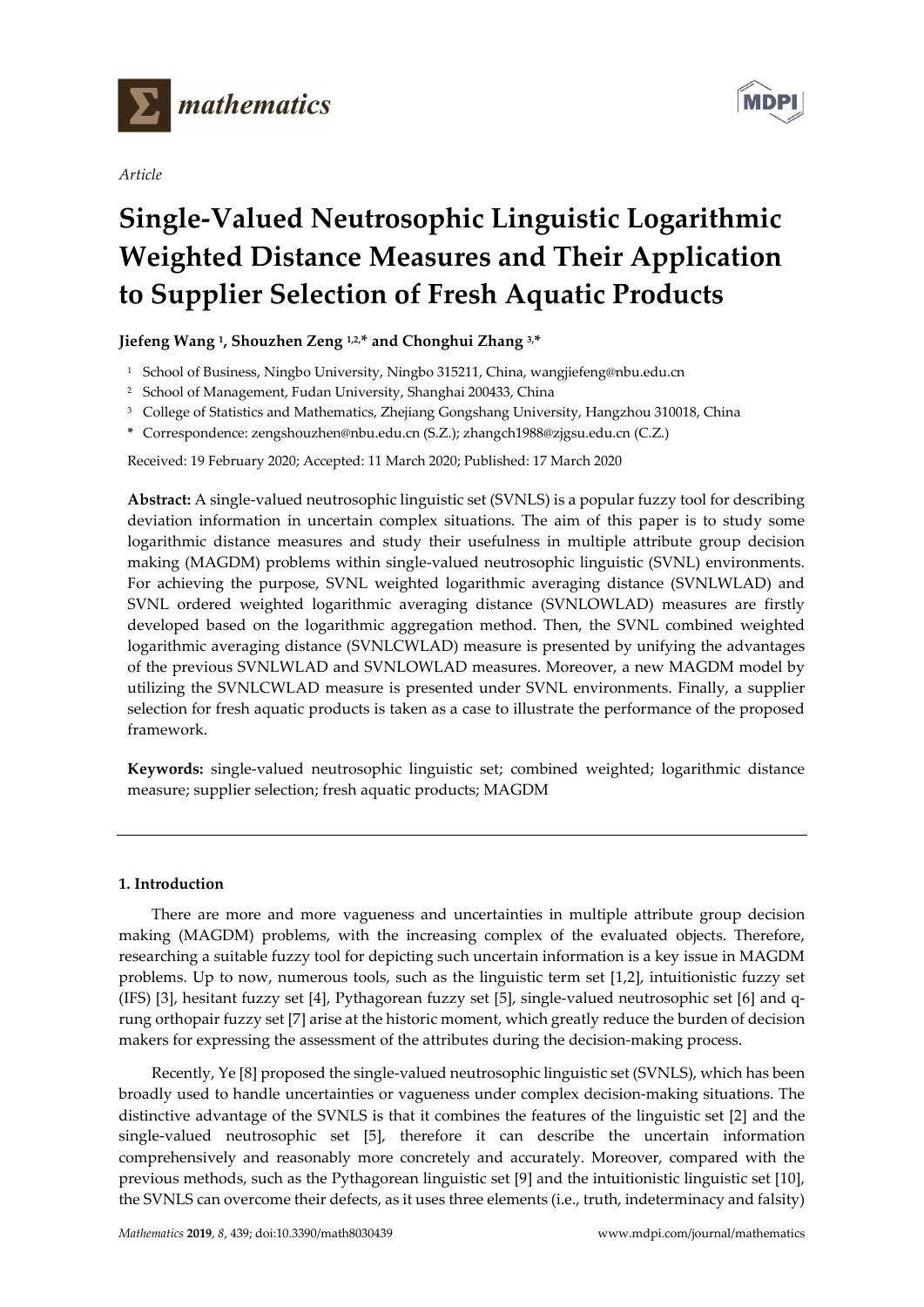to express uncertainties of evaluated objects. So far, the SVNLS has gained increasing attention from researchers. For example, Ye [8] adapted the classic TOPSIS into SVNL environments and explored its performance in selecting suppliers. Guo and Sun [11] presented a method based on the prospect theory for decision making with SVNL information. Zhao et al. [12] introduced some SVNL induced Choquet integral aggregation operators and studied their usefulness in MAGDM. Ji et al. [13] studied the features of SVNLS and utilized it to express the uncertainties of outsourcing provider. Wang et al. [14] investigated the Maclaurin symmetric mean method for aggregating SVNL information. Chen et al. [15] presented an ordered aggregation distance measure for SVNLSs, and developed the SVNL ordered weighted averaging distance (SVNLOWAD) measure. Based on the work of Chen et al. [15], Cao et al. [16] developed a SVNL combined aggregation distance measure. Garg and Nancy [17] studied the SVNL prioritized weighted operators and used them to handle the priority relationship among attributes.

In the field of MAGDM, distance measures are often utilized to calculate the deviations between an ideal collection and the potential alternatives. Wherein the construction of distance plays a decisive role for the measurement, the weighted distance measures, including the weighted Hamming, the weighted Euclidean and the weighted Minkowski distances, are some of the most used distance measures [18]. Recently, the ordered weighted averaging distance (OWAD) measure introduced by Merigó and Gil-Lafuente [19] has become a very popular tool and gained lots of extensions, such as the linguistic OWAD [20], the induced OWAD [21,22], Heavy OWAD [23], continuous OWAD [24] intuitionistic fuzzy OWAD [25], hesitant fuzzy OWAD [26,27] and Pythagorean fuzzy OWAD measures [28,29]. More recently, Alfaro-García et al. [30] proposed a new extension of the OWAD measure, on the basis of the logarithmic aggregation method [31,32]; the result is the ordered weighted logarithmic averaging distance (OWLAD) measure. Motivated by the OWLAD, Alfaro-García et al. [33] further developed the induced OWLAD (IOWLAD) measure.

This study proposes some SVNL weighted logarithmic distance measures for highlighting the theory and application of SVNLS. Firstly, we present the SVNL weighted logarithmic averaging distance (SVNLWLAD) measure and SVNL ordered weighted logarithmic averaging distance (SVNLOWLAD) measures. Then, the SVNL logarithmic combined weighted logarithmic averaging distance (SVNLCWLAD) measure is proposed, by unifying the main advantages of the SVNLWAD and the SVNLOWLAS measures. Thus, it can weight both the SVNL deviations as well as their ordered positions, which enables its capability to overcome the limitation of the previous SVNLWLAD and SVNLOWLAD measures. The main properties and particular cases of the SVNLCWLAD are also studied. A MAGDM method based on the proposed SVNLCWLAD is formulated and its application are verified by a supplier selection problem.

The rest of this study is set out below: Section 2 reviews the backgrounds of SVNLS and the OWLAD measure. Section 3 proposes three SVNL weighted logarithmic distances, and provides some of their main properties and families. Section 4 gives a MAGDM approach based on the SVNLCWLAD measure. In Section 5, the application and merits of the presented method are discussed through a mathematical example and comparison. Finally, Section 6 summarizes the main conclusions.

#### **2. Preliminaries**

In this section, some concepts regarding the issues of the SVNLS, the OWAD and the OWALD measures are briefly reviewed.

# *2.1. The Single-Valued Neutrosophic Set (SVNS)*

On the basis of the neutrosophic set [34], Ye [5] introduced the definition of the single-valued neutrosophic set (SVNS) for improving computational efficiency.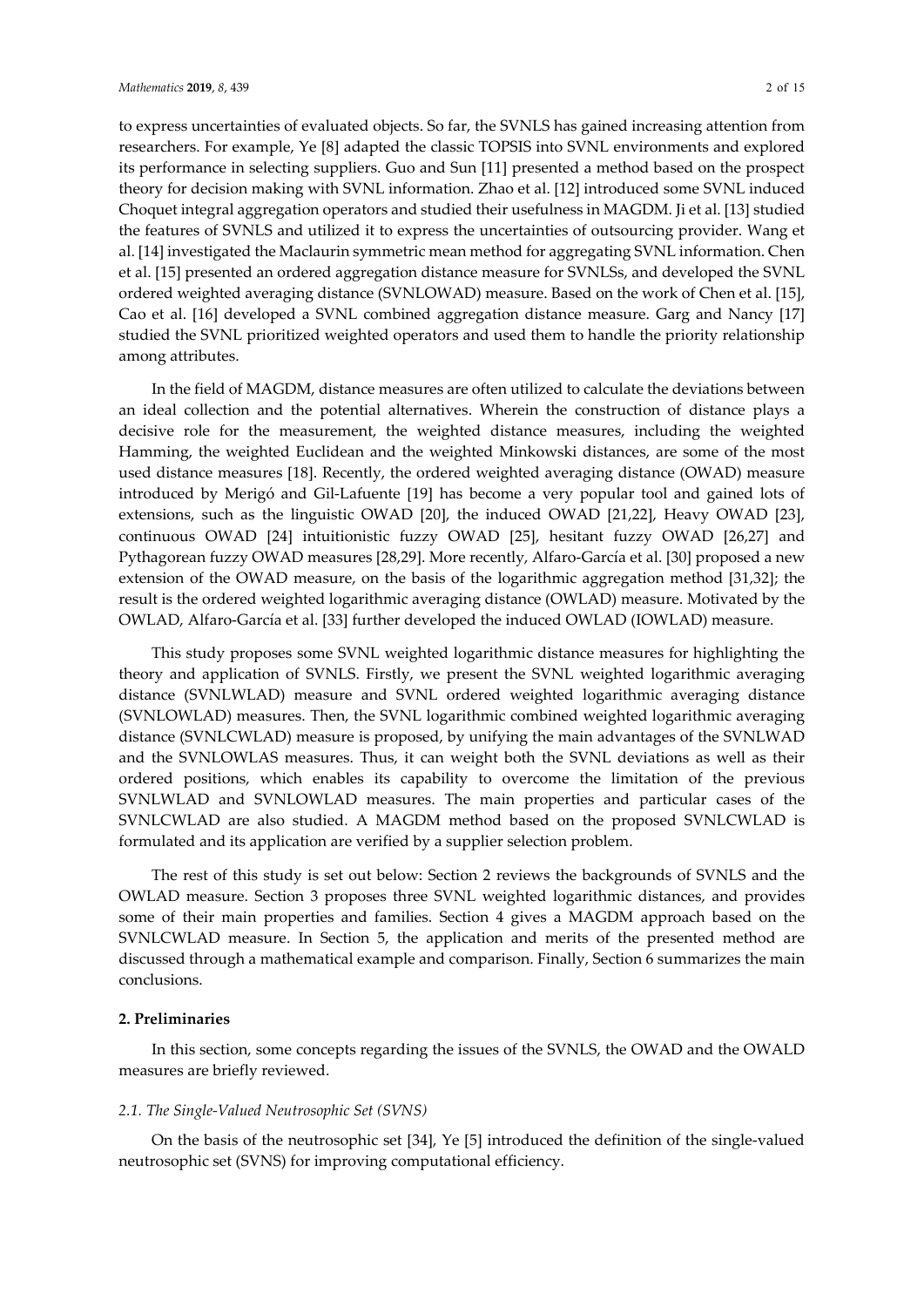**Definition 1** [5]. A single-valued neutrosophic set (SVNS)  $\eta$  in a finite set X denoted by a mathematical form:

$$
\eta = \left\{ \left\langle x, T_{\eta}(x), I_{\eta}(x), F_{\eta}(x) \right\rangle \middle| x \in X \right\}
$$
\n<sup>(1)</sup>

where  $T_n(x)$ ,  $I_n(x)$  and  $F_n(x)$  represent the truth, the indeterminacy and the falsity-membership functions, respectively, and satisfy:

$$
0 \le T_Z(x), I_Z(x), F_Z(x) \le 1, \ \ 0 \le T_Z(x) + I_Z(x) + F_Z(x) \le 3. \tag{2}
$$

For convenience, the triplet  $(T_n(x), T_n(x), F_n(x))$  is called the single-valued neutrosophic number (SVNN) and simply denoted as  $\eta = (T_n, I_n, F_n)$ .

#### *2.2. The Linguistic Set*

**Definition 2** [2]. Let  $S = \{s_\alpha \mid \alpha = 1, ..., t\}$  be a finitely ordered discrete set, where  $s_\alpha$  denotes a linguistic term and *l* is an odd number. For example, taking  $t = 7$ , then  $S = \{s_1 = \text{extremely poor}, s_2 = \text{very poor}, s_3 = \text{poor}, s_4 = \text{fair}, s_5 = \text{good}, s_6 = \text{very good}, s_7 = \text{extremely good}\}.$ For actual application, we shall extend the discrete set *S* into a continuous set  $\overline{S} = \{s_\alpha | \alpha \in R\}$ for avoiding information loss. For any linguistic terms  $s_\alpha, s_\beta \in \overline{S}$ , they shall satisfy following operational laws [35]:

(1)  $s_{\alpha} \oplus s_{\beta} = s_{\alpha+\beta}$ .

$$
(2) \quad \mu s_{\alpha} = s_{\mu \alpha}, \mu \geq 0;
$$

## *2.3. The Single-Valued Neutrosophic Linguistic Set (SVNLS)*

**Definition 3** [8]. A single-valued neutrosophic linguistic set (SVNLS)  $\phi$  in *X* is defined as:

$$
\phi = \left\{ \left\langle x, [s_{\theta(x)}, (T_{\phi}(x), I_{\phi}(x), F_{\phi}(x))] \right\rangle \middle| x \in X \right\}
$$
\n(3)

where  $S_{\theta(x)} \in S$ , the functions  $T_{\phi}(x)$ ,  $I_{\phi}(x)$  and  $F_{\phi}(x)$  denote the truth, indeterminacy and falsitymembership, respectively, and they have the following constraint:

$$
0 \le T_{\phi}(x), I_{\phi}(x), F_{\phi}(x) \le 1, \ \ 0 \le T_{\phi}(x) + I_{\phi}(x) + F_{\phi}(x) \le 3. \tag{4}
$$

In addition,  $x = \langle s_{\theta(x)}, (T_x, I_x, F_x) \rangle$  is called the SVNL number (SVNLN) for computational convenience. Let  $x_i = \langle s_{\theta(x_i)}, (T_{x_i}, I_{x_i}, F_{x_i}) \rangle$   $(i = 1, 2)$  be two SVNLNs and  $\lambda > 0$ , then

(1) 
$$
x_1 \oplus x_2 = \left\langle s_{\theta(x_1)+\theta(x_2)}, (T_{x_1}+T_{x_2}-T_{x_1}*T_{x_2}, I_{x_1}*I_{x_2}, F_{x_1}*F_{x_2}) \right\rangle;
$$

(2) 
$$
\lambda x_1 = \langle s_{\lambda \theta(x_1)}, (1 - (1 - T_{x_1})^{\lambda}, (I_{x_1})^{\lambda}, (F_{x_1})^{\lambda}) \rangle;
$$

$$
x_1^{\lambda} = \left\langle s_{\theta^{\lambda}(x_1)}, ((T_{x_1})^{\lambda}, 1 - (1 - I_{x_1})^{\lambda}, 1 - (1 - F_{x_1})^{\lambda}) \right\rangle
$$
\n(3)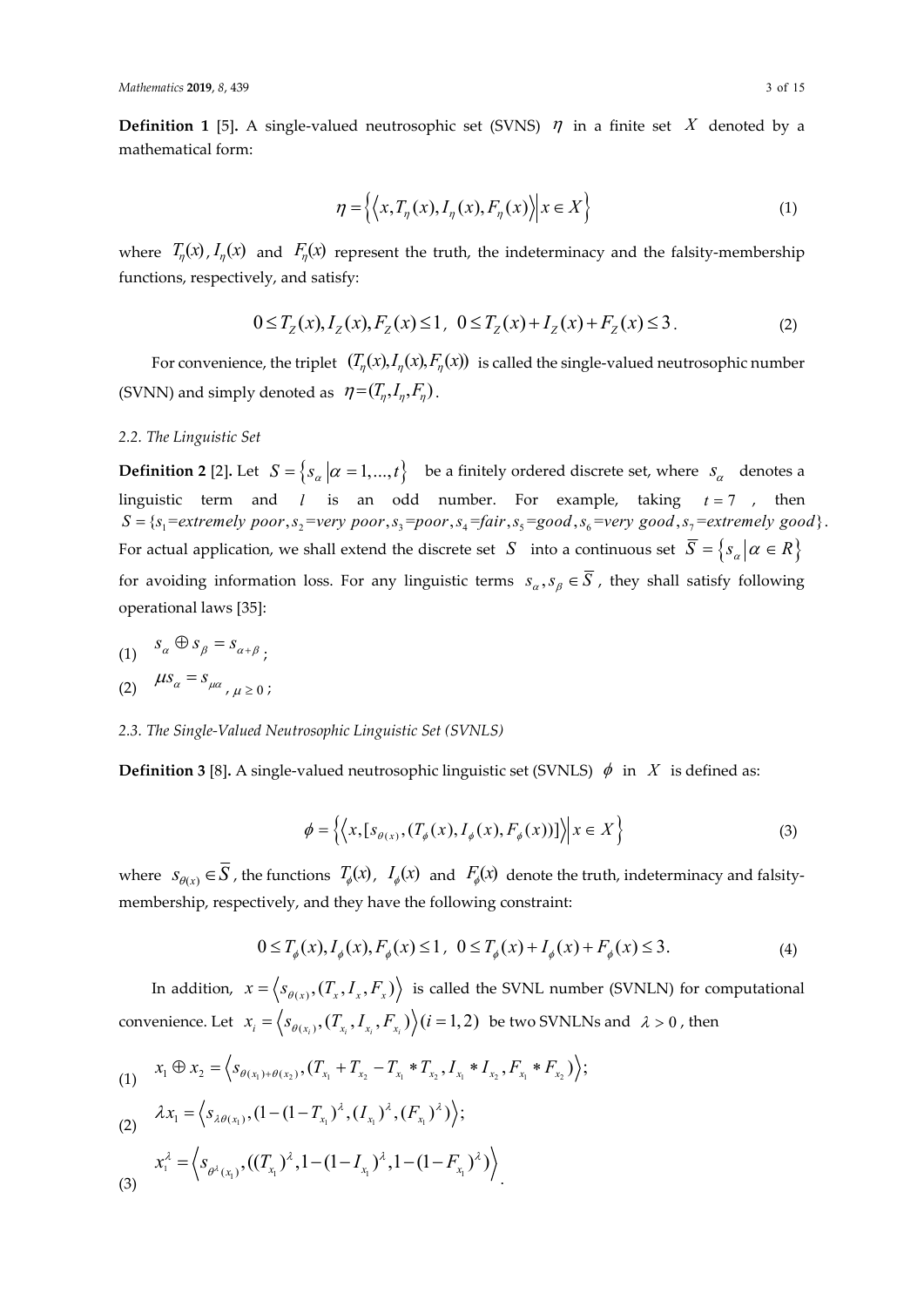.

**Definition 4** [8]. Let  $x_i = \langle s_{\theta(x_i)}, (T_{x_i}, I_{x_i}, F_{x_i}) \rangle$   $(i = 1, 2)$  be SVNLNs and  $p > 0$ , then the distance measure between  $x_1$  and  $x_2$  is given by the mathematical form:

$$
d_{SVNL}(x_1, x_2) = \left[ \left| \theta(x_1) T_{x_1} - \theta(x_2) T_{x_2} \right|^p + \left| \theta(x_1) I_{x_1} - \theta(x_2) I_{x_2} \right|^p + \left| \theta(x_1) F_{x_1} - \theta(x_2) F_{x_2} \right|^p \right]^{1/p} \tag{5}
$$

On the basis of Definition 3, the SVNL weighted distance (SVNLWD) measure is formed in Equation (6), by assigning different levels of importance for the individual deviations.

$$
SVNLWD((x_1, y_1), ..., (x_n, y_n)) = \sum_{j=1}^{n} w_j d_{SVNL}(x_j, y_j),
$$
\n(6)

where the relative weight vector  $W$  satisfies  $w_j \in [0,1]$  and 1 1 *n j j w*  $\sum_{j=1} w_j = 1$ .

#### *2.4. The Ordered Weighted Logarithmic Averaging Distance (OWLAD) Measure*

Motivated by the ordered weighted averaging (OWA) operator [36], Merigó and Gil-Lafuente [19] introduced the OWAD measure.

**Definition 5** [19]. Let  $U = \{u_1, u_2, ..., u_n\}$  and  $V = \{v_1, v_2, ..., v_n\}$  be two crisp sets,  $d_i = |u_i - v_i|$ be the distance between  $u_i$  and  $v_i$ , then the OWAD measure is defined as:

$$
OWAD(U,V) = OWAD(d_1, d_2, ..., d_n) = \sum_{j=1}^{n} \omega_j d_{\sigma(j)}
$$
(7)

where  $d_{\sigma(j)}$   $(j = 1, 2, ..., n)$  is the reorder values of  $d_j$   $(j = 1, 2, ..., n)$  such that  $(d_{\sigma(1)} \geq d_{\sigma(2)} \geq \cdots d_{\sigma(n)}$ . The relative weight vector of the OWAD is 1  $\{\omega_i\}\sum \omega_i = 1, 0 \le \omega_i \le 1\}$ *n*  $j$   $\sum \omega_j$   $-1, \upsilon \ge \omega_j$ *i*  $\omega = {\omega \rightarrow \infty}$   $\rightarrow \omega = 1, 0 \le \omega$  $=\{\omega_j\Big| \sum_{i=1}\omega_j=1, 0\leq \omega_j\leq$ 

On the basis of the recent research of Zhou and Chen [31] and the OWAD measure, Alfaro-García et al. [30] introduced the OWLAD measure.

**Definition 6** [30]. Let  $U = \{u_1, u_2, ..., u_n\}$  and  $V = \{v_1, v_2, ..., v_n\}$  be two crisp sets,  $d_i = |u_i - v_i|$ be the distance between  $u_i$  and  $v_i$ , then the OWLAD measure is defined as:

$$
OWLAD(U, V) = OWAD(d_1, d_2, ..., d_n) = \exp\left(\sum_{j=1}^n \omega_j \ln(d_{\sigma(j)})\right)
$$
(8)

Alfaro-García et al. [30] studied desired properties of the OWLAD measure, such as boundedness, commutativity, idempotency and monotonicity. They also explored its different families and found that it includes many distance measures. However, the OWLAD is generally designed for aggregating crisp variables and cannot be used to handle SVNL information. What's more, it can only account for the weights of ordered deviations, but fails to consider the importance of the individual data. Therefore, we shall develop a new distance measure for overcoming the limitations of the OWLAD within SVNL environments.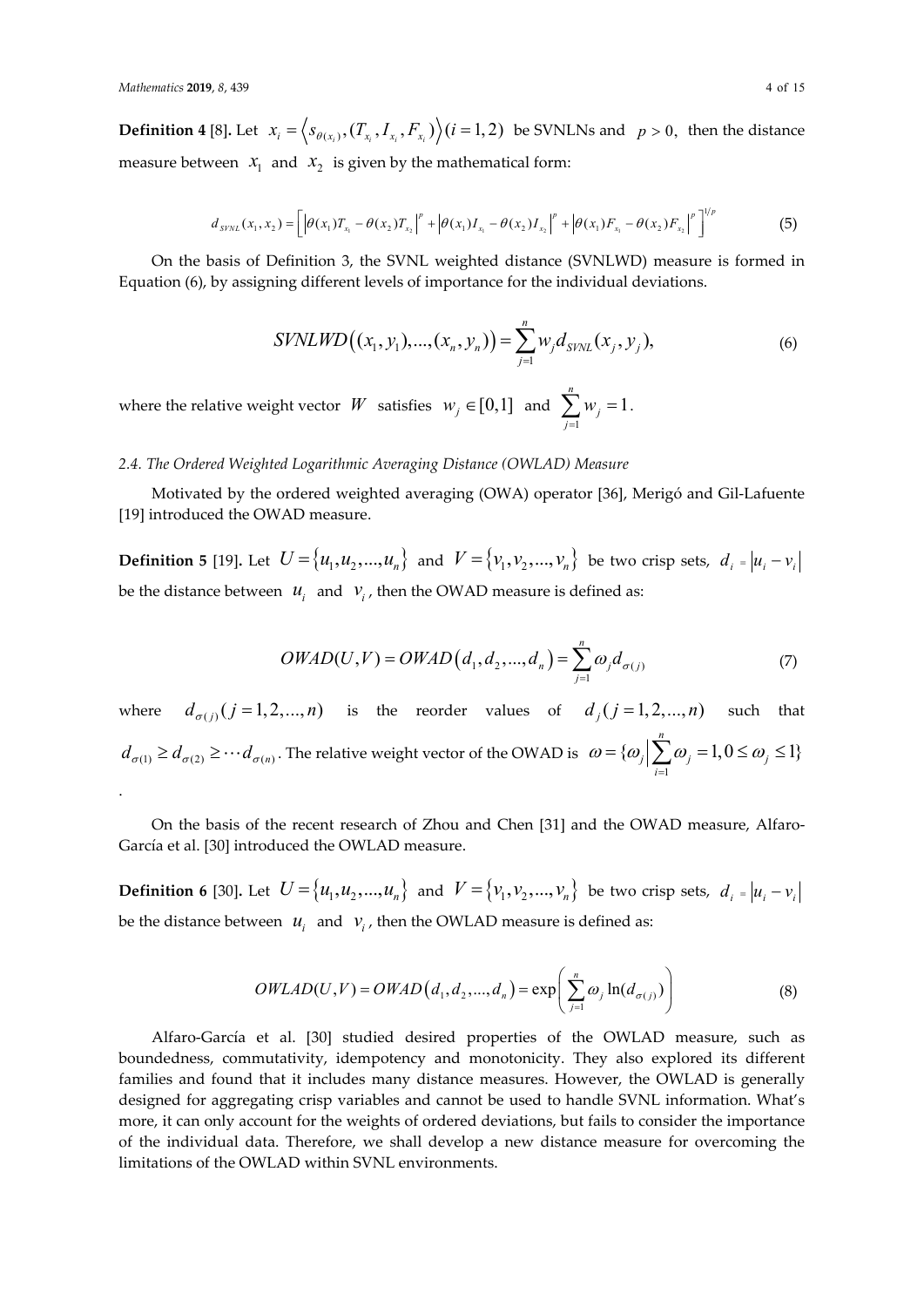#### **3. SVNL Weighted Logarithmic Distance Measures**

#### *3.1. SVL Weighted Logarithmic Averaging Distance (SVNLWLAD) Measure*

The SVNLWLAD measure is a new SVNL distance measure that utilizes the optimal logarithmic aggregation for handling SVNL deviations. It can consider the importance of the aggregated individual distances.

**Definition** 7. Let  $d_{SVNL}(x_j, y_j)$  be the distance between two  $x_j, y_j$  (  $j = 1,...,n$  ) defined in Equation (5), then the SVNLWLAD measure is defined as:

$$
SVNLWLAD((x_1, y_1), ..., (x_n, y_n)) = \exp\left\{\sum_{j=1}^n w_j \ln\left(d_{SVNL}(x_j, y_j)\right)\right\},\tag{9}
$$

where  $W_j$  is the weight of the distance  $d_{SVNL}(x_j, y_j)$  with 1 1 *n j j w*  $\sum_{j=1} w_j = 1$  and  $w_j \in [0,1]$ .

Example 1. Let 
$$
X=(x_1, x_2, x_3, x_4, x_5)
$$
 =  
\n
$$
(\langle x_2, (0.6, 0.5, 0.1) \rangle, \langle x_3, (0.6, 0.3, 0.5) \rangle, \langle x_4, (0.7, 0.2, 0.1) \rangle, \langle x_3, (0.9, 0.1, 0.6) \rangle, \langle x_4, (0.3, 0.1, 0.3) \rangle)
$$
 and  $Y=(y_1, y_2, y_3, y_4, y_5)$  =  
\n
$$
(\langle x_4, (0.2, 0.7, 0) \rangle, \langle x_6, (0.3, 0.7, 0.1) \rangle, \langle x_7, (0.6, 0.4, 0.5) \rangle, \langle x_1, (0.1, 0.7, 0.2) \rangle, \langle x_3, (0.1, 0.5, 0.6) \rangle)
$$
 be two  
\n
$$
SVMLSs \text{ defined in } S = \{s_1, s_2, s_3, s_4, s_5, s_6, s_7\}
$$
. The weighting vector is supposed to be  
\n $w = (0.15, 0.25, 0.25, 0.15, 0.2)^T$ . Then the computational process through the SVMLWLAD can be  
\ndis played as follows:

(1) Calculate the individual distances  $d_{SVM}$   $(x_i, y_i)$   $(i = 1, 2, ..., 5)$  according to Equation (5) (let  $p = 1$ :

$$
d_{SVM} (x_1, y_1) = |2 \times 0.6 - 4 \times 0.2| + |2 \times 0.5 - 4 \times 0.7| + |2 \times 0.1 - 4 \times 0| = 2.4,
$$
  
\n
$$
d_{SVM} (x_2, y_2) = |5 \times 0.6 - 6 \times 0.3| + |5 \times 0.3 - 6 \times 0.7| + |5 \times 0.5 - 6 \times 0.1| = 5.8,
$$
  
\n
$$
d_{SVM} (x_3, y_3) = |4 \times 0.7 - 7 \times 0.6| + |4 \times 0.2 - 7 \times 0.4| + |4 \times 0.1 - 7 \times 0.5| = 6.5,
$$
  
\n
$$
d_{SVM} (x_4, y_4) = |3 \times 0.9 - 1 \times 0.1| + |3 \times 0.1 - 1 \times 0.7| + |3 \times 0.6 - 1 \times 0.2| = 4.2,
$$
  
\n
$$
d_{SVM} (x_5, y_5) = |4 \times 0.3 - 3 \times 0.1| + |4 \times 0.1 - 3 \times 0.5| + |4 \times 0.3 - 3 \times 0.6| = 2.6.
$$

(2) Utilize the SVNLWLAD defined in Equation (9) to aggregate the individual distances:

$$
SYNLWLAD((x_1, y_1), ..., (x_5, y_5)) = \exp \left\{ \sum_{j=1}^n w_j \ln (d_{SVNL}(x_j, y_j)) \right\}
$$
  
=  $\exp \left\{ \sum_{j=1}^n (0.15 \times \ln(2.4) + 0.25 \times \ln(5.8) + 0.25 \times \ln(6.5) + 0.15 \times \ln(4.2) + 0.2 \times \ln(2.6) \right\}$   
= 4.2423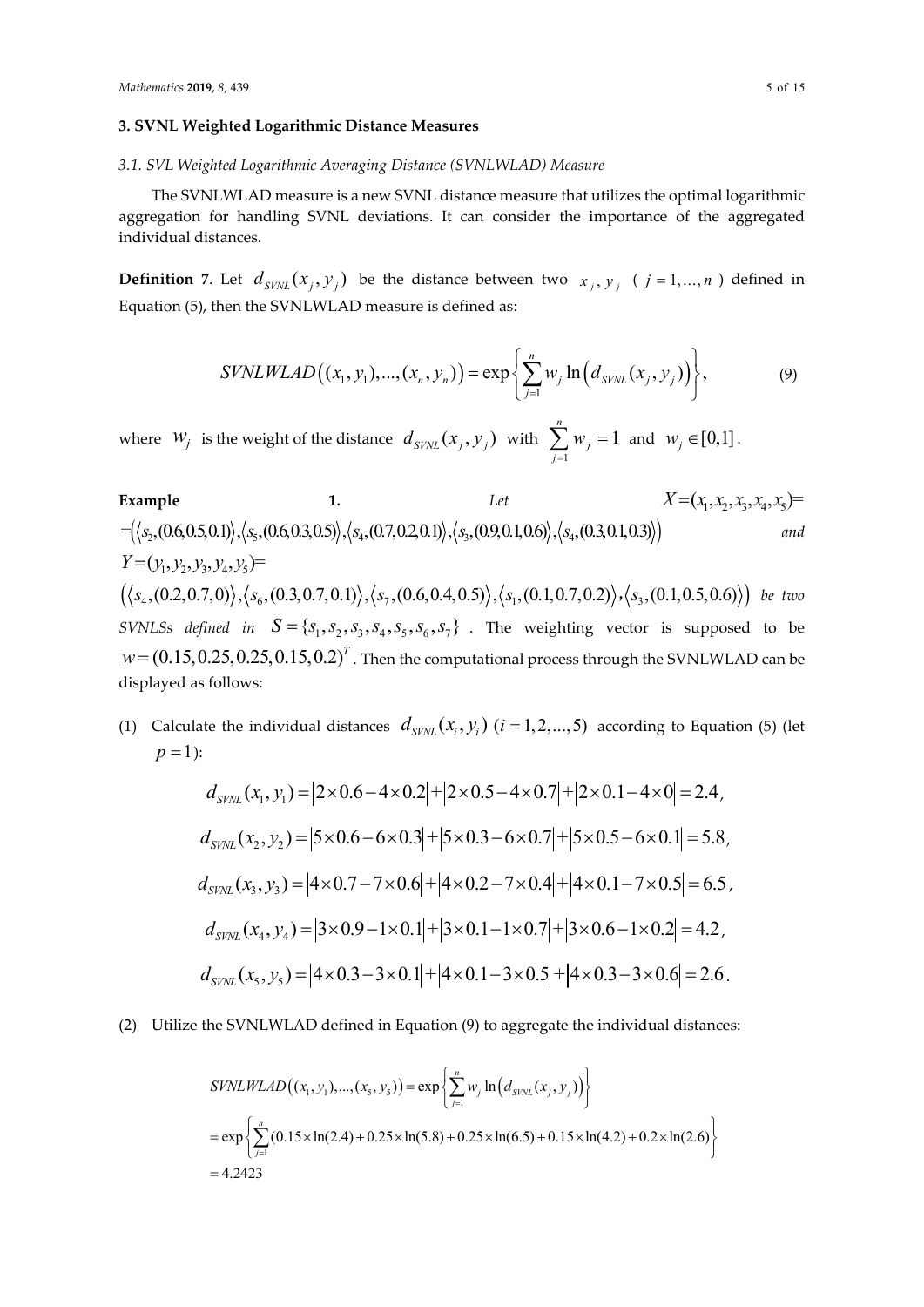#### *3.2. SVL Ordered Weighted Logarithmic Averaging Distance (SVNLOWLAD) Measure*

The SVNLOWLAD operator is a useful extension of the OWLAD measure which uses SVNL information. Moreover, it can be seen as a generalization of the SVNLWLAD measure, which is characterized by its ordered mechanism of the aggregated arguments. This mechanism provides the opportunity to consider complex attitudes in the decision-making processes, as well as to handle the logarithmic deviations.

**Definition 8**. Let  $d_{SVNL}(x_j, y_j)$  be the distance between SVNLNs  $x_j, y_j$  ( $j = 1, ..., n$ ) defined in Equation (5), then the SVNLOWLAD is defined as:

$$
SVMLOWLAD((x_1, y_1), ..., (x_n, y_n)) = \exp\left\{\sum_{j=1}^n \omega_j \ln\left(d_{SVM}(x_{\sigma(j)}, y_{\sigma(j)})\right)\right\},\tag{10}
$$

where  $d_{SVNL}$   $(x_{\sigma(i)}, y_{\sigma(i)})$   $(j = 1, 2, ..., n)$  is the reorder values of  $d_{SVNL}$   $(x_i, y_j)$  such that  $(d_{SVM}(x_{\sigma(1)}, y_{\sigma(1)}) \geq ... \geq d_{SVM}(x_{\sigma(n)}, y_{\sigma(n)})$ . The associated weight vector of the SVNLOWLAD is  $\omega{=}(\omega_1, \omega_2, \ldots, \omega_n)^\text{T}$  with 1 1 *n j j*  $\omega$  $\sum_{j=1}^{\infty} \omega_j = 1$  and  $\omega_j \in [0,1]$ .

Similar to the OWLAD measure, the proposed SVNLOWLAD measure has the properties of idempotency, commutativity, monotonicity, boundedness and non-negativity. The proofs of these properties are trivial and thus omitted.

**Example 2.** (Continuing Example 1). Suppose the weight vector of SVNLOWLAD measure is  $\omega$  = (0.1,0.2,0.25,0.3,0.15)<sup>T</sup>. Then, the computational process based on the SVNLOWLAD is displayed as follows:

(1) Compute the individual distances  $d_{SWM}(x_i, y_i)$  ( $i = 1, 2, ..., 5$ ) according to Equation (5) (obtained from example 1):

$$
d_{SVM}(x_1, y_1) = 2.4, d_{SVM}(x_2, y_2) = 5.8, d_{SVM}(x_3, y_3) = 6.5,
$$
  

$$
d_{SVM}(x_4, y_4) = 4.2, d_{SVM}(x_5, y_5) = 2.6
$$

(2) Rank the  $d_{SVM} ( x_i, y_i )$  ( $i = 1, 2, ..., 5$ ) in decreasing order:

$$
d_{SVNL}(x_{\sigma(1)}, y_{\sigma(1)}) = d_{SVNL}(x_3, y_3) = 6.5, d_{SVNL}(x_{\sigma(2)}, y_{\sigma(2)}) = d_{SVNL}(x_2, y_2) = 5.8,
$$
  

$$
d_{SVNL}(x_{\sigma(3)}, y_{\sigma(3)}) = d_{SVNL}(x_4, y_4) = 4.2, d_{SVNL}(x_{\sigma(4)}, y_{\sigma(4)}) = d_{SVNL}(x_5, y_5) = 2.6,
$$
  

$$
d_{SVNL}(x_{\sigma(5)}, y_{\sigma(5)}) = d_{SVNL}(x_1, y_1) = 2.4.
$$

(3) Utilize the SVNLOWLAD to aggregate the ordered distances:

$$
SYNLOWLAD((x_1, y_1), ..., (x_5, y_5)) = \exp \left\{ \sum_{j=1}^{5} w_j \ln (d_{SVNL}(x_{\sigma(j)}, y_{\sigma(j)})) \right\}
$$
  
=  $\exp \{0.1 \times \ln(6.5) + 0.2 \times \ln(5.8) + 0.25 \times \ln(4.2) + 0.3 \times \ln(2.6) + 0.15 \times \ln(2.4) \}$   
= 3.7266

*3.3. SVL Combined Weighted Logarithmic Averaging Distance (SVNLCWLAD) Measure*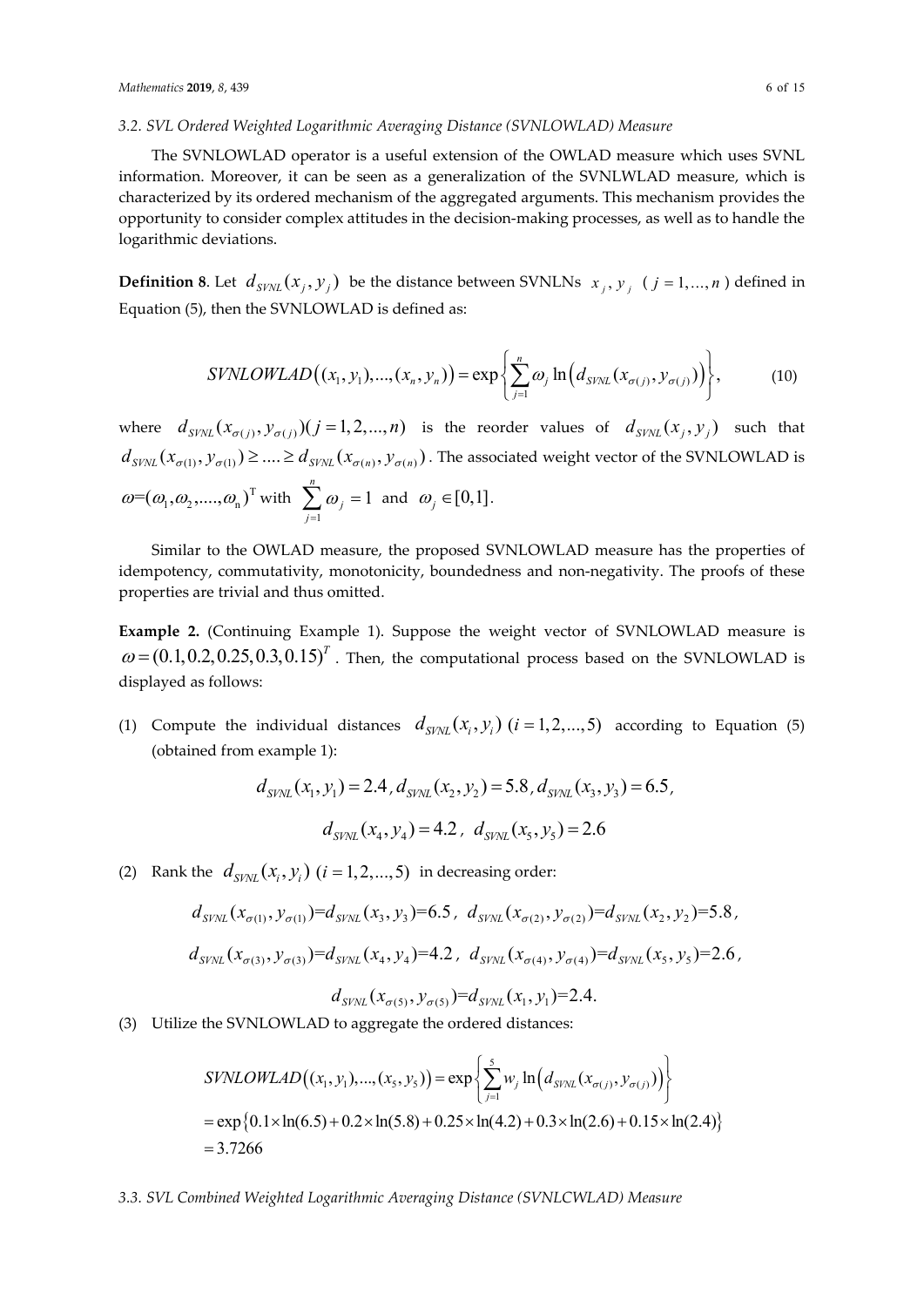#### *Mathematics* **2019**, *8*, 439 7 of 15

From the previous examples, we can see that the SVNLWLAD can account for the importance of input deviations, while the SVNLOWLAD considers the weights of ordered deviations, and based on this rule, it can depict some attitudes of decision makers in decision making. However, the SVNLWLAD does not have the function of orderly aggregation, while the SVNLOWLAD cannot integrate the importance of attributes that the SVNLWLAD can. To overcome these limitations, we shall develop a new distance measure that can combine the advantages of the SVNLWLAD and the SVNLOWLAD measures.

**Definition 9.** Let  $x_j, y_j$  ( $j = 1,...,n$ ) be the two collections of SVNLNs. If

$$
SVMLCWLAD((x_1, y_1), ..., (x_n, y_n)) = \exp\left\{\sum_{j=1}^n \varpi_j \ln\left(d_{SVNL}(x_{\sigma(j)}, y_{\sigma(j)})\right)\right\},\tag{11}
$$

then the SVNLCWLAD is called the SVNL combined weighted logarithmic averaging distance measure. The integrated weights  $\varpi$ <sub>*i*</sub> is defined as:

$$
\varpi_j = \gamma \omega_j + (1 - \gamma) w_{\sigma(j)} \tag{12}
$$

where  $w_j$  is the weight of  $d_{\text{SVM}}(x_j, y_j)$   $(j = 1, 2, ..., n)$  with 1 1 *n j j w*  $\sum_{j=1} w_j = 1$  and  $w_j \in [0,1]$ , and

the other  $\omega_{j}$ , is the associated weight of SVNLOWLAD satisfying 1 1 *n j j*  $\omega$  $\sum_{j=1}^n \omega_j = 1$  and  $\omega_j \in [0,1]$ , parameter  $\gamma$  is real parameter and meeting  $\gamma \in [0,1]$ .

Obviously, the SVNLCWLAD is generalized to the SVNLOWLAD and SVNLWLAD, when  $\gamma = 1$  and  $\lambda = 0$ , respectively. Following the combined operational rules, the SVNLWLAD can be regarded as a combination of the SVNLOWLAD and SVNLWLAD measures:

$$
SVMCWLAD((x_1, y_1), ..., (x_n, y_n)) =
$$
  
\n
$$
\exp\left\{\gamma \sum_{j=1}^n \omega_j \ln\left(d_{SVM}(x_{\sigma(j)}, y_{\sigma(j)})\right)\right\} + \left\{\left(1-\gamma \sum_{j=1}^n w_j \ln\left(d_{SVM}(x_j, y_j)\right)\right)\right\} \qquad (13)
$$

**Example 3.** (Continuing Examples 1 and 2). Let  $\gamma=0.6$  and based on the available information obtained in the examples 1 and 2, we can compute the integrated weights  $\sigma$ <sub>i</sub> according to Equation (12):

$$
\varpi_1 = 0.6 \times 0.1 + (1 - 0.6) \times 0.25 = 0.16,
$$
  
\n
$$
\varpi_2 = 0.6 \times 0.2 + (1 - 0.6) \times 0.25 = 0.22,
$$
  
\n
$$
\varpi_3 = 0.6 \times 0.25 + (1 - 0.6) \times 0.15 = 0.21, \quad \varpi_4 = 0.6 \times 0.3 + (1 - 0.6) \times 0.2 = 0.26
$$
  
\n
$$
\varpi_5 = 0.6 \times 0.15 + (1 - 0.6) \times 0.15 = 0.15.
$$

Perform the below aggregation, utilizing the SVNLCWLAD measure defined in Equation (11):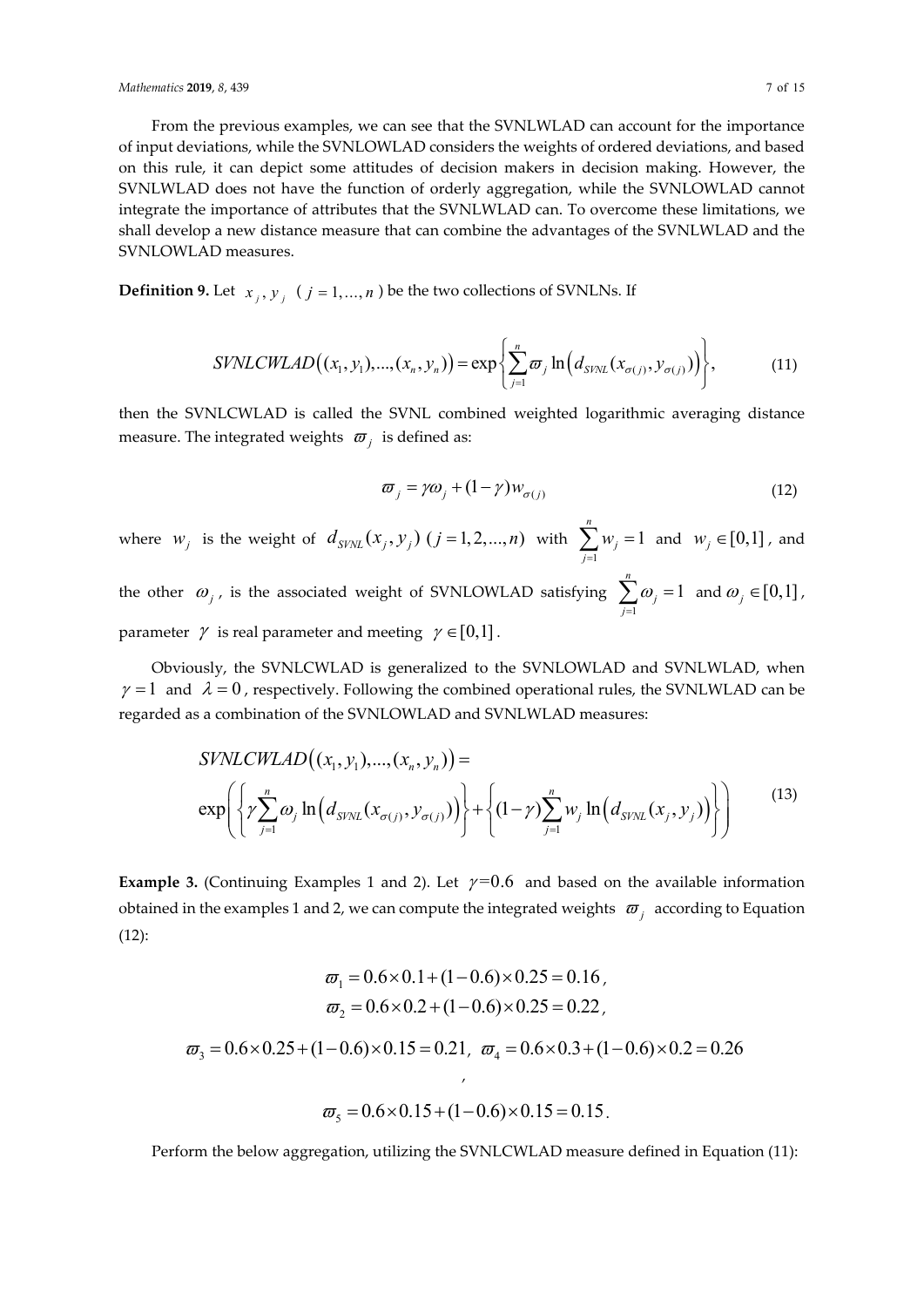$$
SVMLCWLAD((x_1, y_1), ..., (x_5, y_5)) = \exp \left\{ \sum_{j=1}^{5} \varpi_j \ln (d_{SVM}(x_{\sigma(j)}, y_{\sigma(j)})) \right\}
$$
  
=  $\exp \{0.16 \times \ln(6.5) + 0.22 \times \ln(5.8) + 0.21 \times \ln(4.2) + 0.26 \times \ln(2.6) + 0.15 \times \ln(2.4) \}$   
= 3.9249

We can also apply the SVNLCWLAD measure given in Equation (13) to illustrate the aggregation:

$$
SVMLCWLAD = \exp\left\{\left\{\gamma \sum_{j=1}^{n} \omega_j \ln\left(d_{SVNL}(x_{\sigma(j)}, y_{\sigma(j)})\right)\right\} + \left\{\left(1-\gamma \right)\sum_{j=1}^{n} w_j \ln\left(d_{SVNL}(x_j, y_j)\right)\right\}\right\}
$$
  
= exp(0.6×1.3155 + (1-0.6)×1.4451)  
= 3.9249

Apparently, the same results are obtained by both methods. On the other hand, following the aforementioned examples, we can see that the SVNLCWLAD combines both features of the SVNLOWLAD and the SVNLWLAD measures. Therefore, it can account for the importance of the deviations as well as highlights the ordered aggregation mechanism. Moreover, it is more convenient for application, as people can set parameters flexibly according to actual needs or their interests.

Furthermore, we can achieve some interesting SVNL distance measures, by designing the parameter  $\gamma$  and the weight vector in the SVNLCWLAD measure, for example:

- The SVNLOWLAD and SVNLWLAD measures are obtained when  $\gamma = 1$  and  $\lambda = 0$ , respectively. Moreover, the more lager  $\gamma$ , the more importance focused on the SVNLOWLAD.
- If  $W = (1,0,0,...,0)^T$ , then max-SVNLCWLAD measure is formed.
- If  $w = (0, ..., 0, 1)^T$ , then the min-SVNLCWLAD is rendered.
- The step-SVNLCWLAD measure is obtained by designing  $w_1 = \cdots = w_{k-1} = 0$ ,  $w_k = 1$  and  $W_{k+1} = \cdots = W_n = 0$ .
- Based on the analysis provided in recent literature [30,33,37–40], more particular cases of the SVNLCWLAD, such as the Centered-SVNLCWLAD, Median-SVNLCWLAD and the Olympic-SVNLCWLAD measures, can be created.

According to the properties of the OWLAD measure, it is clear that the SVNLCWLAD satisfies the desirable properties of monotonicity, idempotency, boundedness and:

(1) Monotonicity: If  $d_{SVNL}(x_i, y_i) \geq d_{SVNL}(x'_i, y'_i)$  for  $i = 1, 2, ..., n$ , then

$$
SVMCCWLAND((x_1, y_1), ..., (x_n, y_n)) \geq SVMCCWLAND((x'_1, y'_1), ..., (x'_n, y'_n))
$$

(2) Idempotency: If  $d_{sVM}(x_i, y_i) = d$  for  $i = 1, 2, ..., n$ , then

$$
SVMCCWLAD((x_1, y_1), ..., (x_n, y_n)) = d
$$

(3) Commutativity: If  $((x_1, x_1'), ..., (x_n, x_n'))$  is any permutation of  $((y_1, y_1'), ..., (y_n, y_n'))$ , then

$$
SVMCCWLAD((x_1, x_1'), ..., (x_n, x_n')) = SVMCCWLAD((y_1, y_1'), ..., (y_n, y_n'))
$$

(4) Boundedness: Let  $d_{\min} = \min_i (d(y_i, y'_i))$  and  $d_{\max} = \max_i (d(y_i, y'_i))$ , then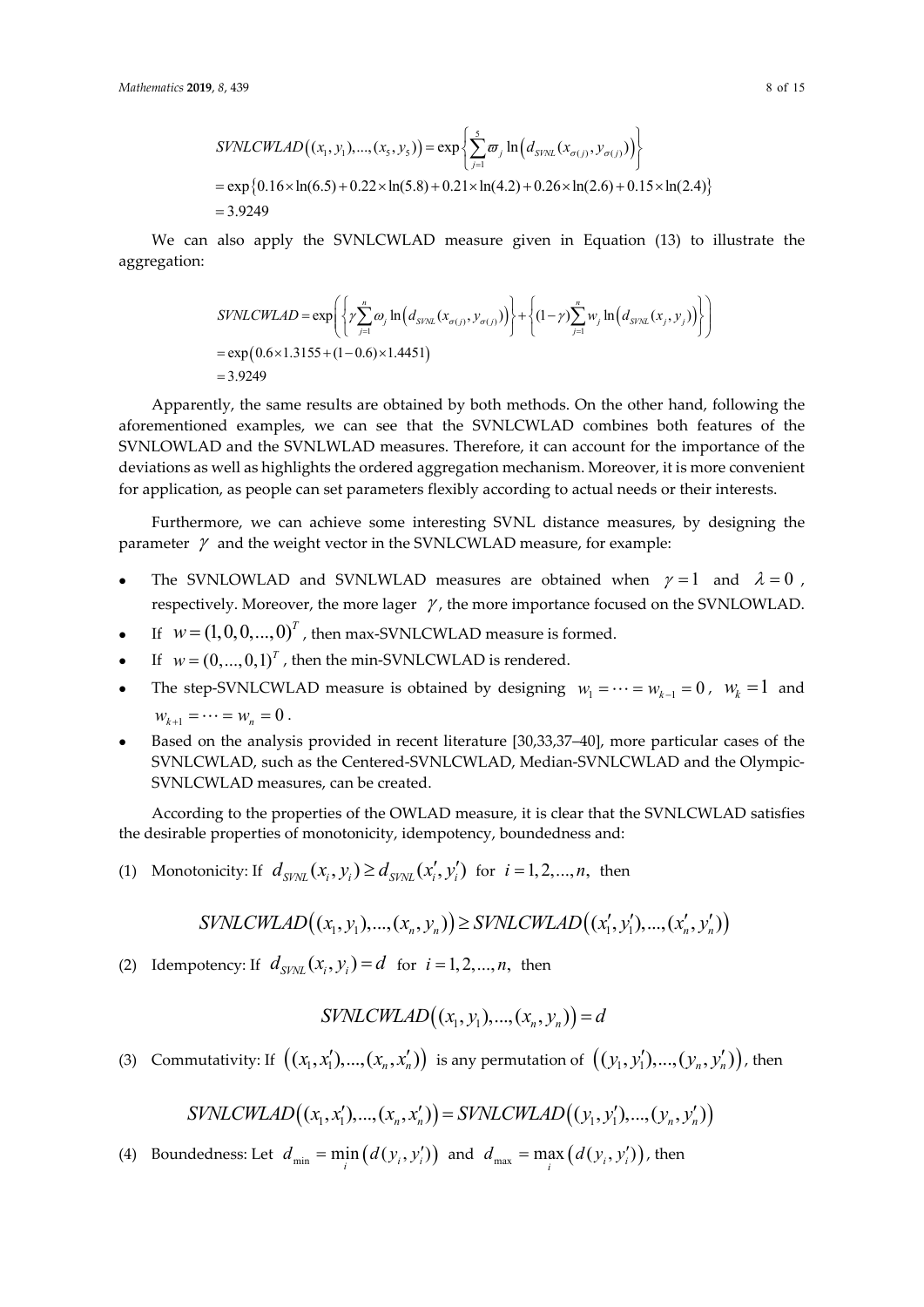$$
d_{\min} \leq SYNLCWLAD((y_1, y_1'), ..., (y_n, y_n')) \leq d_{\max}
$$

In addition, we can provide a more generalized SVNL combined weighted logarithmic distance measure, by using the generalized mean method [41]; the result is the generalized SVNLCWLAD (GSVNLCWLAD) measure:

$$
GSVNLCWLAD((x_1, y_1), ..., (x_n, y_n)) = \exp \left\{ \left( \sum_{j=1}^n \varpi_j \ln \left( d_{SVNL}(x_{\sigma(j)}, y_{\sigma(j)}) \right)^{\lambda} \right)^{1/\lambda} \right\}
$$
(14)

where  $\lambda$  is a parameter that meets  $\lambda \in (-\infty, +\infty) - \{0\}$ . Some representative cases of the GSVNLCWALD measure can be determined from the variation of parameter  $\lambda$ , for example, the SVNLCWLAD is formed when  $\lambda = 1$ , the SVNL combined weighted logarithmic quadratic distance (SVNLCWLQD) is obtained if  $\lambda = 2$ , and the SVNL combined weighted logarithmic harmonic distance (SVNLCWLHD) is rendered if  $\lambda = -1$ . Other more special families of the GSVNLCWLAD measure can be analyzed by using similar methods, provided in reference [41–43].

#### **4. Application in MAGDM**

The SVNLCWLAD is applicable to decision making, pattern recognition, data analysis, financial investment, social management, and many other fields. In this paper, we present its application in MAGDM problems under SVNL environments. Consider a MAGDM problem, which includes *m* different alternatives denoted as  $B_1, B_2, ..., B_m$  and several experts invited to evaluate *n* finite attributes  $A_1, A_2, ..., A_n$  . The weight vector for these attributes is represented by  $w = (w_1, w_2, ..., w_n)^T$  such that  $w_j \in [0,1]$  and 1 1 *n j j w*  $\sum_{j=1} w_j = 1$ . Following the available information, the general procedure for MAGDM can be summarized below.

**Step 1:** Let each expert  $e_q$   $(q=1,2,...,t)$  (whose weight is  $\tau_q$ , with  $\tau_q \ge 0$  and 1 1 *q q* τ  $\sum_{q=1}$   $\tau_q = 1$ ) expresses his or her assessment for different alternatives under given attributes by means of SVNLNs, thus formulate SVNL individual decision matrix  $R^q = \left( r^{(q)}_{ij} \right)$  $q = \int \mathbf{r}^{q}$  $R^q = \left(r_{ij}^{(q)}\right)_{m \times n}$ .

**Step 2:** The collective decision matrix  $R = \begin{pmatrix} r_y \end{pmatrix}_{m \times n}$  is calculated by using the SVNL weighted average

(SVNLWA) operator [8] to aggregate individual assessment, where  $r_{ii} = \sum \tau_{a} r_{ii}^{(q)}$ *ij*  $q=1$  *4 ij*  $\frac{t}{\sqrt{a}}$   $\frac{t}{a}$ *q q*  $r_{i} = \sum \tau_{i} r_{i}$  $=\!\sum_{q=1}\!\tau_q r_{_{\!\scriptscriptstyle j\!\prime}}^{(q)}\,.$ 

**Step 3:** Set the ideal performances for each attribute to construct the ideal scheme (Table 1).

| Table 1. Ideal scheme. |  |                              |  |  |
|------------------------|--|------------------------------|--|--|
|                        |  | $A_1 \quad A_2 \quad \cdots$ |  |  |
|                        |  | $I_1$ $I_2$                  |  |  |

**Step 4:** Apply the SVNLCWLAD measure to compute the distances between the alternative  $B_i$   $(i = 1, 2, ..., m)$  and the ideal scheme *I* :

*t*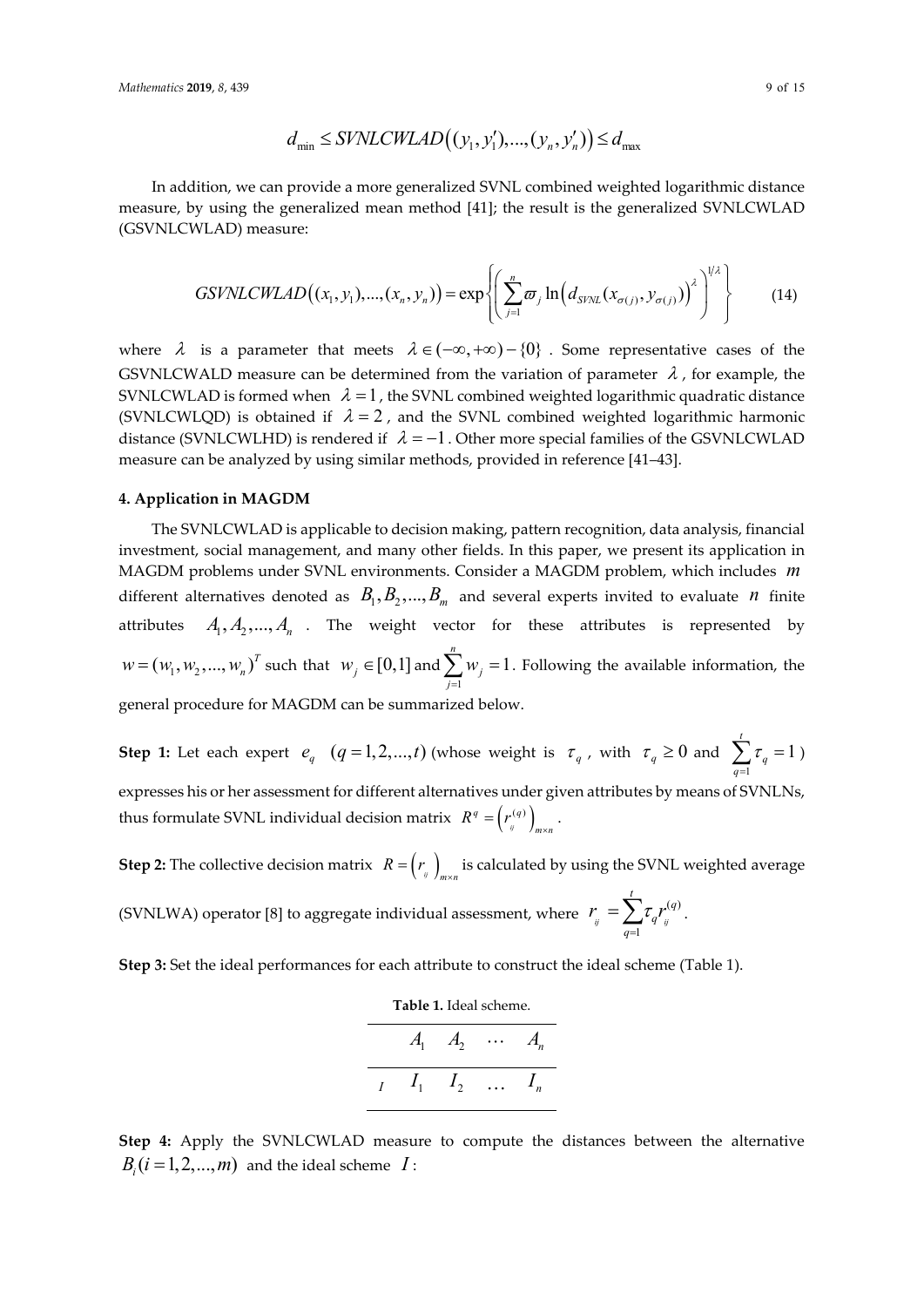$$
SVMLCWLAD(B_i, I) = \exp\left\{\sum_{j=1}^n \varpi_j \ln\left(d_{SVNL}(r_{\sigma(ij)}, I_{\sigma(j)})\right)\right\}
$$
(15)

**Step 5:** Sort the alternatives according to the lowest value of distance obtained in the previous step and hence, select the best one(s).

**Step 6:** End.

#### **5. Numerical Example for Supplier Selection of Fresh Aquatic Products**

At present, China has the largest aquatic product market in the world. With economic and social development, people's awareness for the quality and safety of aquatic products are also increasing. The most important obstacle to the further development of aquatic products has shifted from the processing field to the market circulation field. The importance and urgency of the effective maintenance of the supply chain by aquatic product processing enterprises is increasingly prominent. High-quality suppliers can provide safe and fresh raw materials and high-quality products, to help enterprises expand the market and increase competitiveness [44]. With the increasing position and role of suppliers in the production of aquatic processing enterprises, the selecting suppliers of fresh aquatic products is considered to be the most important strategic decision in the aquatic product supply chain. Thus, finding an effective method for evaluating suppliers is the key issue for buyers of fresh aquatic products. In this section, we provide uses of the proposed framework for handling this problem within SVNL environments, to highlight the theory and application of the SVNLS. Four possible fresh aquatic products suppliers  $B_i$  ( $i = 1,2,3,4$ ) are needed to evaluate from below attributes:  $A_1$ : quality and safety (including product safety, quality of goods, delivery performance and fulfill the full orders);  $A_2$ : costs (including material cost and transportation costs);  $A_3$ : delivery level (including delivery time, responsiveness to customers and return products time); and  $A_4$ : supply capacity (inventory amount, ability to meet delivery demand, ability to produce new raw materials and ability to receive returns products). Three experts (expert's weight  $\tau = (0.37, 0.30, 0.33)$  ) utilize SVNL information to evaluate these alternatives under four attributes, where the linguistic term set is supposed to  $S = \{s_1, s_2, s_3, s_4, s_5, s_6, s_7\}$ . The results are represented by means of SVNLNs, listed in Tables 2–4.

|                                                        |                                                                                                                                                                                                                                                                                                                                                                            |                                                                                                                                                                                  | $A_4$ |
|--------------------------------------------------------|----------------------------------------------------------------------------------------------------------------------------------------------------------------------------------------------------------------------------------------------------------------------------------------------------------------------------------------------------------------------------|----------------------------------------------------------------------------------------------------------------------------------------------------------------------------------|-------|
| $\langle s_4^{(1)}, (0.6, 0.1, 0.2) \rangle$           | $\langle s_6^{(1)}, (0.6, 0.1, 0.2) \rangle$                                                                                                                                                                                                                                                                                                                               | $\langle s_{\scriptscriptstyle 5}^{\scriptscriptstyle (1)},(0.7,0.0,0.1)\rangle \quad \left\langle s_{\scriptscriptstyle 3}^{\scriptscriptstyle (1)},(0.3,0.1,0.2)\right\rangle$ |       |
|                                                        | $\left\langle s_{\scriptscriptstyle \rm S}^{\rm (1)} , (0.6,0.1,0.2) \right\rangle \hspace{0.5cm} \left\langle s_{\scriptscriptstyle 3}^{\rm (1)} , (0.6,0.2,0.4) \right\rangle \hspace{0.5cm} \left\langle s_{\scriptscriptstyle 6}^{\rm (1)} , (0.6,0.1,0.2) \right\rangle \hspace{0.5cm} \left\langle s_{\scriptscriptstyle 4}^{\rm (1)} , (0.5,0.2,0.2) \right\rangle$ |                                                                                                                                                                                  |       |
|                                                        | $B_3 \quad \left\langle s_4^{(1)}, (0.5, 0.2, 0.3) \right\rangle \quad \left\langle s_5^{(1)}, (0.3, 0.5, 0.2) \right\rangle \quad \left\langle s_4^{(1)}, (0.3, 0.2, 0.3) \right\rangle \quad \left\langle s_5^{(1)}, (0.5, 0.3, 0.1) \right\rangle$                                                                                                                      |                                                                                                                                                                                  |       |
| $B_4 \quad \langle s_5^{(1)}, (0.4, 0.2, 0.3) \rangle$ | $\langle s_4^{(1)}, (0.5, 0.3, 0.3) \rangle$                                                                                                                                                                                                                                                                                                                               | $\langle s_1^{(1)}, (0.4, 0.2, 0.3) \rangle \langle s_3^{(1)}, (0.3, 0.2, 0.5) \rangle$                                                                                          |       |

**Table 2.** Single-valued neutrosophic linguistic (SVNL) decision matrix  $R^1$ .

|  | $\mathcal{A}_{\mathsf{b}}$                                                                                                                                                                    |  |
|--|-----------------------------------------------------------------------------------------------------------------------------------------------------------------------------------------------|--|
|  | $B_1 \quad \langle s_4^{(3)},(0.5,0.2,0.2) \rangle \quad \langle s_5^{(3)},(0.7,0.2,0.1) \rangle \quad \langle s_4^{(3)},(0.6,0.1,0.2) \rangle \quad \langle s_3^{(3)},(0.4,0.1,0.1) \rangle$ |  |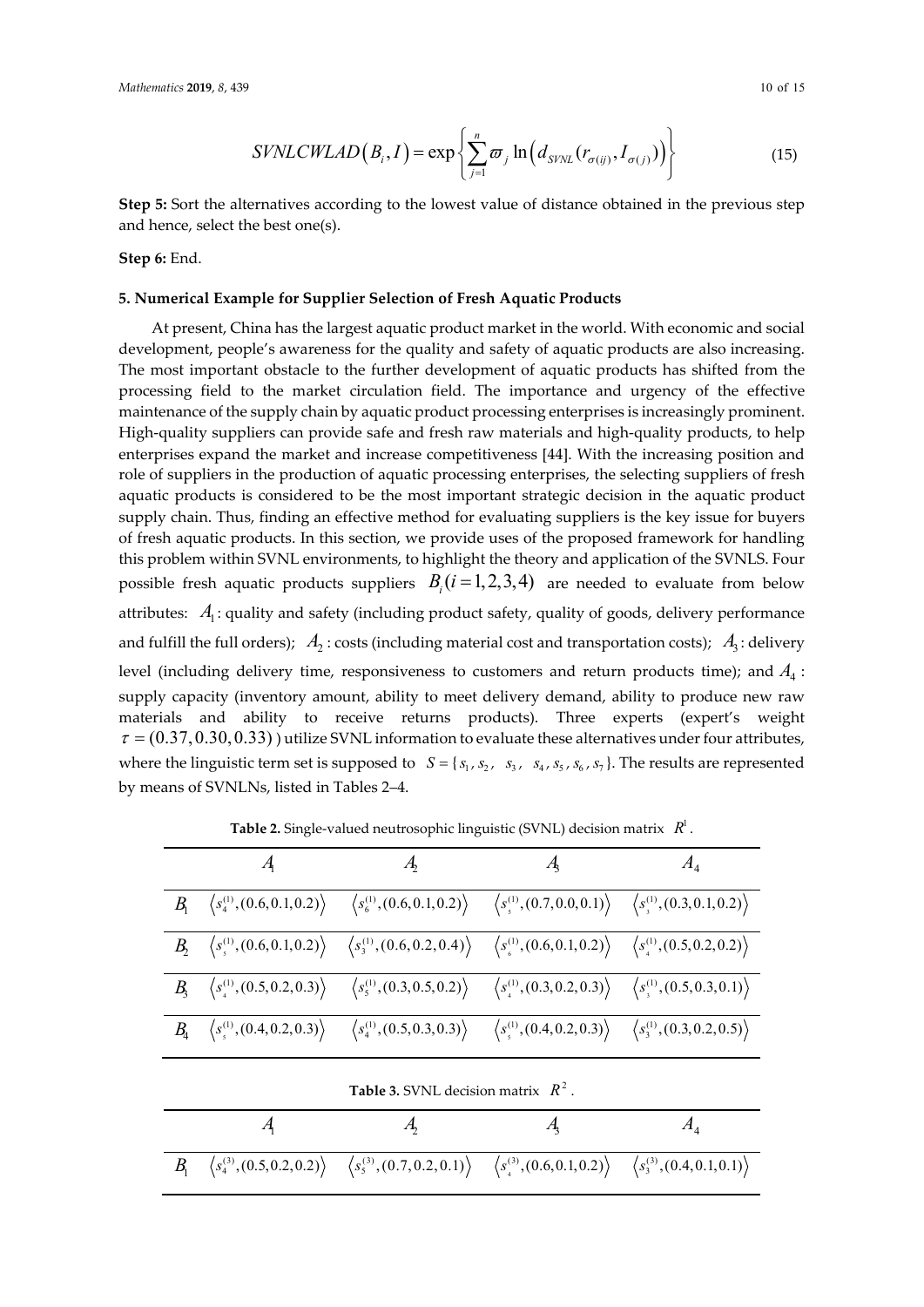|  | $\langle s_4^{(3)},(0.7,0.2,0.2)\rangle \quad \langle s_6^{(3)},(0.4,0.6,0.2)\rangle \quad \langle s_5^{(3)},(0.5,0.2,0.3)\rangle \quad \langle s_5^{(3)},(0.7,0.2,0.1)\rangle$               |  |
|--|-----------------------------------------------------------------------------------------------------------------------------------------------------------------------------------------------|--|
|  | $B_3 = \langle s_5^{(3)}, (0.6, 0.1, 0.3) \rangle = \langle s_4^{(3)}, (0.3, 0.6, 0.2) \rangle = \langle s_6^{(3)}, (0.5, 0.1, 0.3) \rangle = \langle s_4^{(3)}, (0.6, 0.2, 0.1) \rangle$     |  |
|  | $B_4 \quad \langle s_6^{(3)},(0.6,0.2,0.4) \rangle \quad \langle s_4^{(3)},(0.5,0.2,0.3) \rangle \quad \langle s_6^{(3)},(0.5,0.2,0.3) \rangle \quad \langle s_5^{(3)},(0.2,0.1,0.6) \rangle$ |  |

| <b>Table 4.</b> SVNL decision matrix $R^3$ . |                                                                                                                                                                                                                                               |  |       |  |  |
|----------------------------------------------|-----------------------------------------------------------------------------------------------------------------------------------------------------------------------------------------------------------------------------------------------|--|-------|--|--|
|                                              |                                                                                                                                                                                                                                               |  | $A_4$ |  |  |
|                                              | $B_1 \quad \left\langle s^{(2)}_s(0.7, 0.2, 0.3) \right\rangle \quad \left\langle s^{(2)}_s(0.6, 0.3, 0.3) \right\rangle \quad \left\langle s^{(2)}_s(0.8, 0.1, 0.2) \right\rangle \quad \left\langle s^{(2)}_4(0.4, 0.2, 0.2) \right\rangle$ |  |       |  |  |
|                                              | $B_2 \left\langle s^{(2)}_6(0.7, 0.2, 0.3) \right\rangle \left\langle s^{(2)}_4(0.5, 0.4, 0.2) \right\rangle \left\langle s^{(2)}_6(0.7, 0.2, 0.3) \right\rangle \left\langle s^{(2)}_5(0.6, 0.2, 0.2) \right\rangle$                         |  |       |  |  |
|                                              | $B_3 \quad \left\langle s_6^{(2)},(0.6,0.3,0.4) \right\rangle \quad \left\langle s_5^{(2)},(0.4,0.4,0.1) \right\rangle \quad \left\langle s_6^{(2)},(0.4,0.2,0.4) \right\rangle \quad \left\langle s_4^{(2)},(0.6,0.1,0.3) \right\rangle$     |  |       |  |  |
|                                              | $B_4 \quad \left\langle s^{(2)}_s(0.5, 0.1, 0.2) \right\rangle \quad \left\langle s^{(2)}_3(0.7, 0.1, 0.1) \right\rangle \quad \left\langle s^{(2)}_s(0.4, 0.3, 0.4) \right\rangle \quad \left\langle s^{(2)}_s(0.3, 0.1, 0.6) \right\rangle$ |  |       |  |  |

According to the individual opinions and weights of the experts, the collective decision matrix can be calculated by using the SVNLWA operator, shown in Table 5.

|                              | $\langle s_{4,33}, (0.611, 0.155, 0.229) \rangle$ | $\langle s_{5.70}, (0.633, 0.180, 0.186) \rangle$ | $\langle s_{437}, (0.714, 0.000, 0.155) \rangle$                                    | $\langle s_{3.67}, (0.365, 0.128, 0.163) \rangle$ |
|------------------------------|---------------------------------------------------|---------------------------------------------------|-------------------------------------------------------------------------------------|---------------------------------------------------|
|                              | $\langle s_{4.70}, (0.666, 0.155, 0.229) \rangle$ | $\langle s_{4.23}, (0.514, 0.350, 0.258) \rangle$ | $\langle s_{\scriptscriptstyle{570}}$ , (0.611, 0.155, 0.258))                      | $\langle s_{2.37}, (0.602, 0.200, 0.162) \rangle$ |
|                              | $\langle s_{4.96}, (0.566, 0.186, 0.330) \rangle$ | $\langle s_{4.70}, (0.335, 0.491, 0.159) \rangle$ | $\langle s_{\scriptscriptstyle{526}}(0.399, 0.163, 0.330)\rangle$                   | $\langle s_{3,37}, (0.566, 0.185, 0.144) \rangle$ |
| $B_{\!\scriptscriptstyle 4}$ | $\langle s_{5.63}, (0.450, 0.159, 0.286) \rangle$ | $\langle s_{3.67}, (0.578, 0.185, 0.209) \rangle$ | $\langle s_{\scriptscriptstyle{5,30}}^{\phantom{*}}, (0.432, 0.229, 0.330) \rangle$ | $\langle s_{2,37}, (0.271, 0.129, 0.561) \rangle$ |

Based on the available information of the potential suppliers, the experts determine the ideal supplier that has a good performance for each attribute, shown in Table 6.

| <b>Table 6.</b> Ideal supplier. |  |                                                                                                                                                     |  |  |  |
|---------------------------------|--|-----------------------------------------------------------------------------------------------------------------------------------------------------|--|--|--|
|                                 |  |                                                                                                                                                     |  |  |  |
| $\overline{I}$                  |  | $\langle s_1, (1,0,0.1) \rangle \quad \langle s_1, (0.9,0.1,0) \rangle \quad \langle s_2, (0.9,0,0) \rangle \quad \langle s_7, (0.9,0,0.1) \rangle$ |  |  |  |

The weighting vectors of the SVNLCWLAD measure and the attributes are considered as  $\omega = (0.2, 0.3, 0.1, 0.4)^T$  and  $w = (0.2, 0.3, 0.3, 0.2)^T$ , respectively. Without loss of generality, let  $\gamma = 0.5$ , then the distances between the alternative  $B_i(i = 1,2,3,4)$  and the ideal scheme *I* are calculated by using the SVNLCWLAD as follows:

$$
SVMCCWLAD(B_1, I) = 5.0778, \quad SVMCCWLAD(B_2, I) = 5.7808,
$$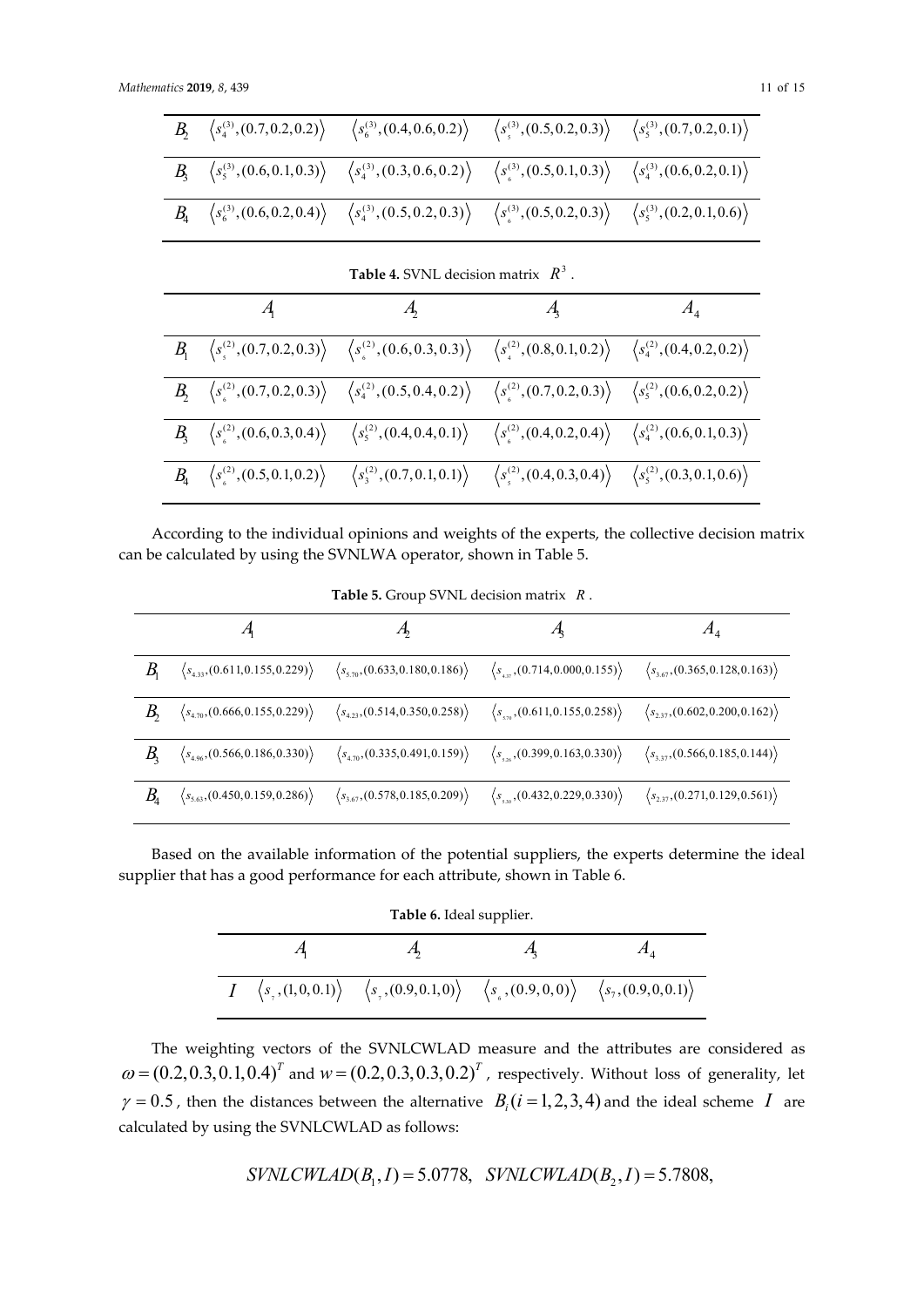$$
SVMCCWLAD(B_3, I) = 6.7281, \quad SVNLCWLAD(B_4, I) = 6.6661.
$$

The smaller the value of the  $SVMLVWLAND (B_i, I)$ , the closer the  $B_i$  to the ideal supplier. Therefore, the alternatives are ranked as:

$$
B_1 \succ B_2 \succ B_4 \succ B_3.
$$

Hence, the best alternative is  $B_1$ .

Moreover, we apply two special cases of the SVNLCWLAD, i.e., the SVNLOWLAD and the SVNLWLAD measures, to calculate the distances between the alternatives and the ideal scheme. By the SVNLOWLAD measure, we have:

$$
SVMLOWALD(B_1, I) = 5.1159, \quad SVINLOWLAND(B_2, I =) = 5.7758,
$$

$$
SYNLOWLAD(B_3, I) = 6.7648, \quad SVINLOWLAND(B_4, I) = 6.8483.
$$

The results obtained by the SVNLWLAD measure are:

$$
SVMLWALD(B_1, I) = 5.0401, \quad SVMLWLAD(B_2, I =) = 5.7857,
$$

$$
SVMLWLAD(B_3, I) = 6.6916, \quad SVMLWLAD(B_4, I) = 6.4887.
$$

Thus, the ranking orders based on the SVNLOWALAD and SVNLWLAD measures are  $B_1 \succ B_2 \succ B_3 \succ B_4$  and  $B_1 \succ B_2 \succ B_4 \succ B_3$ , respectively. Then, we obtain the same best supplier using the SVNLCWLAD, SVNLOWLAD and SVNLWLAD measures, although all the ranking orders are different. Moreover, following the analysis in the aforementioned numerical examples, the SVNLWLAD and SVNLOWLAD measures emphasize different points in aggregation process. Generally, the SVNLWLAD accounts for the importance of attributes, while the SVNLOWLAD consider the the importance of ordered deviation. However, the SVNLCWLAD measure unifies all of features of previous methods, therefore it can overcome the limitations of the previous measures and achieve a more rational aggregation result. Furthermore, the MAGDM method based on SVNLCWLAD is more flexible than the existing MAGDM approaches based on the SVNLOWAD measure [15], as decision makers can determine some desired values of  $\gamma$  in the SVNLCWLAD, according to their preferences or practical demands.

#### **6. Conclusions**

This paper introduces several SVNL logarithmic distance measures, including the SVNLWLAD, SVNLOWLAD and SVNLCWLAD measures. Some of their properties and particular cases are investigated. We prove that all the SVNLWLAD and SVNLOWLAD are the special cases of the SVNLCWLAD measure. Thus, the SVNLCWLAD measure combines the desired properties of SVNLWLAD and SVNLOWLAD. Moreover, it presents a more general method to handle complex situations in a more efficient and flexible way, as it can overcome the shortcomings of the existing distance measures.

Guaranteeing the quality and safety of fresh aquatic products is crucial for mankind's health and the wellbeing of fishery companies. Therefore, an appropriate supplier selection is considered as the most important strategic decision in the aquatic product supply chain. In this paper, a MAGDM approach is provided, based on the SVNLCWALD measure, and a mathematical example of selecting a fresh aquatic products problem is taken to verify its feasibility and validity. The application shows that the proposed method is effective, as the SVNLCWLAD can not only highlight the decision makers' interests through the ordered weighted mechanism, but can also integrate the importance of attributes by the weighted average function. Moreover, it provides a possibility for decision makers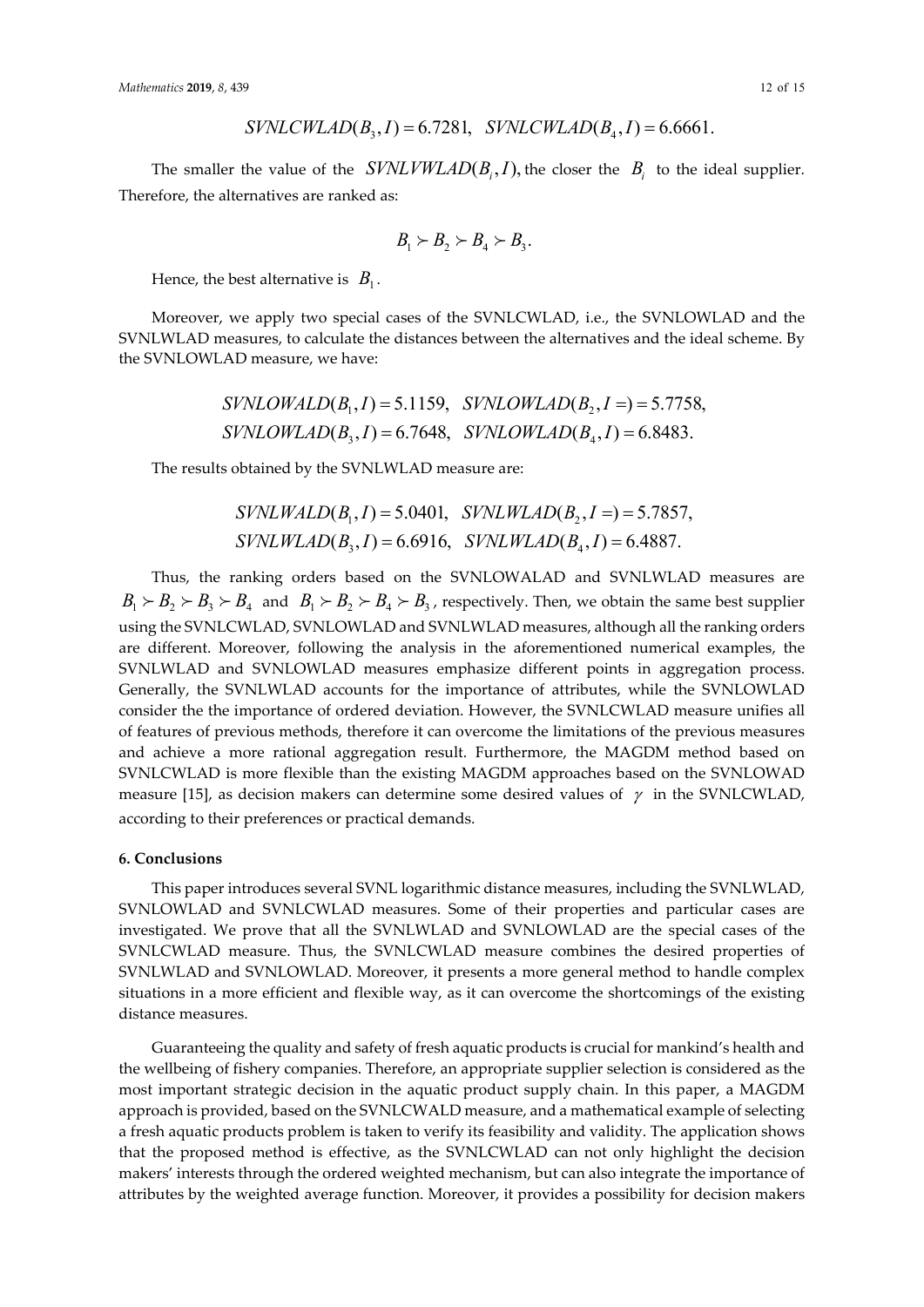to flexibly select the parameter, based on the demands for the specific problem or actual interests. In addition, this study also presents an effective guideline for selecting suppliers in other industries.

In subsequent work, we will consider the application of the proposed method in other fields, such as pattern recognition, innovation management and investment selection [45–50]. We also develop some new extensions of the proposed distance measures in complex fuzzy situations.

**Author Contributions:** Writing—original draft preparation, S.Z.; Writing—review and editing, C.Z.; formal analysis, J.W.

**Funding: T**his paper was supported by Major Humanities and Social Sciences Research Projects in Zhejiang Universities (no. 2018QN058), China Postdoctoral Science Foundation (no. 2019M651403), Zhejiang Province Natural Science Foundation (No. LY18G010007; No. LQ20G010001) and Ningbo Science and Technology Project (no. 2019C50008).

**Conflicts of Interest:** The authors declare that there is no conflict of interest regarding the publication of this paper.

#### **References**

- 1. Herrera, F.; Herrera-Viedma, E. Linguistic decision analysis: Steps for solving decision problems under linguistic information. *Fuzzy Sets Syst.* **2000**, *115*, 67–82.
- 2. Zadeh, L.A. Fuzzy sets. *Inf. Control* **1965**, *18*, 338–353.
- 3. Atanassov, K. Intuitionistic fuzzy sets. *Fuzzy Sets Syst.* **1986**, *20*, 87–96.
- 4. Torra, V. Hesitant fuzzy sets. *Int. J. Intell. Syst.* **2010**, *25*, 529–539.
- 5. Yager, R.R. Pythagorean membership grades in multi-criteria decision making. *IEEE Trans. Fuzzy Syst.*  **2014**, *22*, 958–965.
- 6. Ye, J. Multicriteria decision-making method using the correlation coefficient under single-valued neutrosophic environment. *Int. J. Gen. Syst.* **2013**, *42*, 386–394.
- 7. Yager, R.R. Generalized orthopair fuzzy sets. *IEEE Trans. Fuzzy Syst.* **2017**, *25*, 1222–1230.
- 8. Ye, J. An extended TOPSIS method for multiple attribute group decision making based on single valued neutrosophic linguistic numbers*. J. Intell. Fuzzy Syst.* **2015**, *28*, 247–255.
- 9. Jin, F.F.; Pei, L.D.; Chen, H.Y.; Langari, R.; Liu, J.P. A novel decision-making model with pythagorean fuzzy linguistic information measures and its application to a sustainable blockchain product assessment problem. *Sustainability* **2019**, *11*, 5630.
- 10. Liu, P.D.; Wang, Y.M. Multiple attribute group decision making methods based on intuitionistic linguistic power generalized aggregation operator. *Appl. Soft Comput.* **2014**, *17*, 90–104.
- 11. Guo, Z.X.; Sun, F.F. Multi-attribute decision making method based on single-valued neutrosophic linguistic variables and prospect theory. *J. Intell. Fuzzy Syst.* **2019**, *37*, 5351–5362.
- 12. Zhao, S.P.; Wang, D.; Liang, C.Y.; Lu, W.X. Induced Choquet Integral aggregation operators with singlevalued neutrosophic uncertain linguistic numbers and their application in multiple attribute group decision-making. *Math. Probl. Eng.* **2019**, doi:10.1155/2019/9143624.
- 13. Ji, P.; Zhang, H.Y.; Wang, J.Q. Selecting an outsourcing provider based on the combined MABAC-ELECTRE method using single-valuedneutrosophic linguistic sets. *Comput. Ind. Eng.* **2018**, *120*, 429–441.
- 14. Wang, J.Q.; Yang, Y.; Li, L. Multi-criteria decision-making method based on single-valued neutrosophic linguistic Maclaurin symmetric mean operators. *Neural Comput. Appl.* **2018**, *30*, 1529–1547.
- 15. Chen, J.; Zeng, S.Z.; Zhang, C.H. An OWA distance-based, single-valued neutrosophic linguistic topsis approach for green supplier evaluation and selection in low-carbon supply chains. *Int. J. Environ. Res. Public Health* **2018**, *15*, 1439.
- 16. Cao, C.D.; Zeng, S.Z.; Luo, D.D. A single-valued neutrosophic linguistic combined weighted distance measure and its application in multiple-attribute group decision-making. *Symmetry* **2019**, 11, 275. doi:10.3390/sym11020275.
- 17. Garg, H.; Nancy. Linguistic single-valued neutrosophic prioritized aggregation operators and their applications to multiple-attribute group decision-making. *J. Ambient Intell. Humaniz. Comput.* **2018**, *9*, 1975– 1997.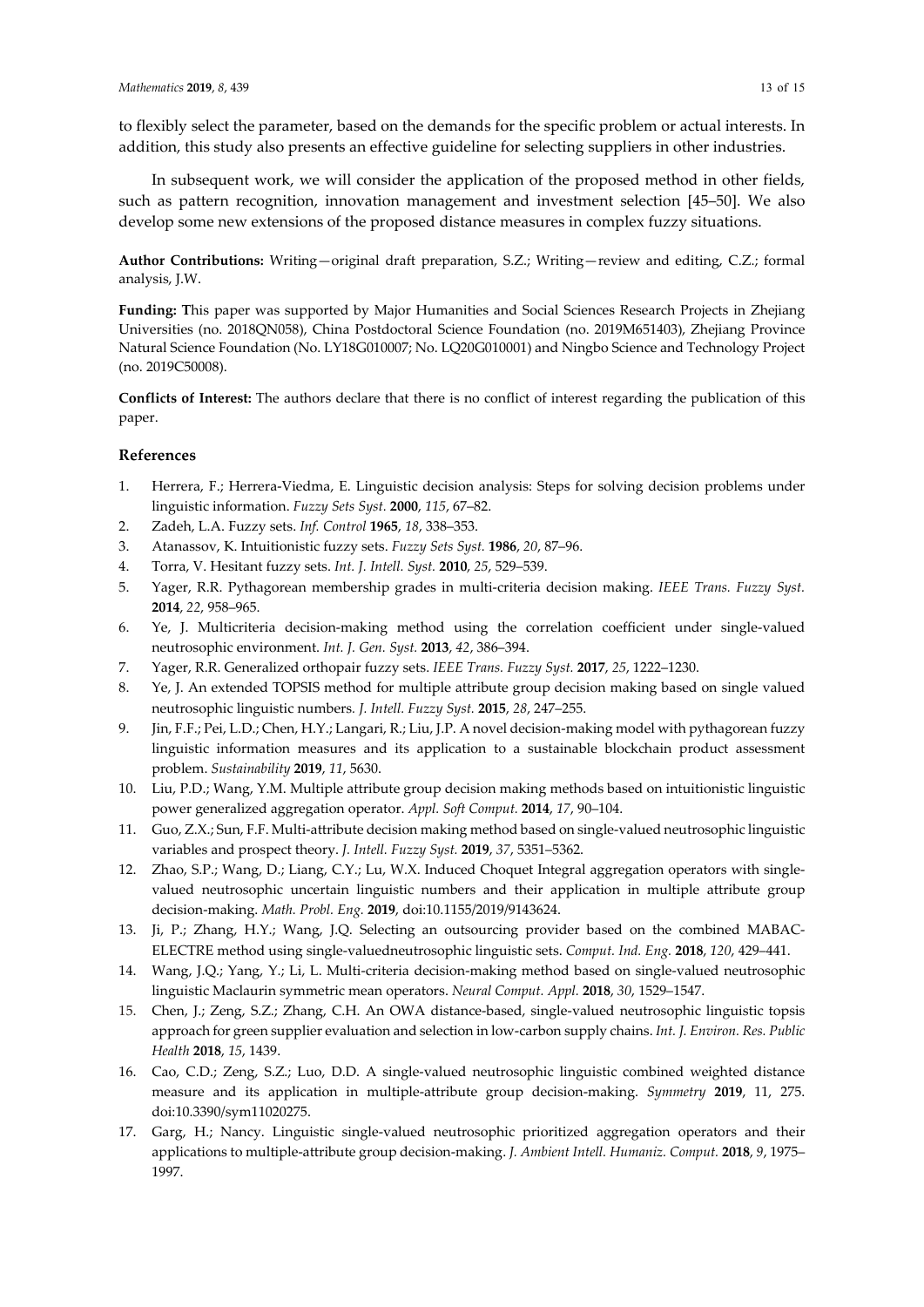- 18. Merigó, J.M.; Palacios-Marqués, D.; Soto-Acosta, P. Distance measures, weighted averages, OWA operators and Bonferroni means. *Appl. Soft Comput.* **2017**, *50*, 356–366.
- 19. Merigó, J.M.; Gil-Lafuente, A.M. New decision-making techniques and their application in the selection of financial products. *Inf. Sci.* **2010**, *180*, 2085–2094.
- 20. Merigó, J.M.; Casanovas, M. Decision making with distance measures and linguistic aggregation operators. *Int. J. Fuzzy Syst*. **2010**, *12*, 190–198.
- 21. Merigó, J.M.; Casanovas, M. Decision making with distance measures and induced aggregation operators. *Comput. Ind. Eng.* **2011**, *60*, 66–76.
- 22. Xian, S.D.; Sun, W.J.; Xu, S.H.; Gao, Y.Y. Fuzzy linguistic induced OWA Minkowski distance operator and its application in group decision making. *Pattern Anal. Appl.* **2016**, *19*, 325–335.
- 23. Merigó, J.M.; Casanovas, M.; Zeng, S.Z. Distance measures with heavy aggregation operators. *Appl. Math. Model.* **2014**, *38*, 3142–3153.
- 24. Zhou, L.G.; Xu, J.X.; Chen, H.Y. Linguistic continuous ordered weighted distance measure and its application to multiple attributes group decision making. *Appl. Soft Comput.* **2014**, *25*, 266–276.
- 25. Zeng, S.Z.; Su, W.H. Intuitionistic fuzzy ordered weighted distance operator. *Knowledge-Based Systems*. **2011**, *24*, 1224–1232.
- 26. Zeng, S.Z.; Xiao, Y. A method based on TOPSIS and distance measures for hesitant fuzzy multiple attribute decision making. *Technol. Econ. Dev. Econ.* **2018**, *24*, 969–983.
- 27. Xu, Z.S.; Xia, M.M. Distance and similarity measures for hesitant fuzzy sets. *Inf. Sci.* **2011**, *181*, 2128–2138.
- 28. Qin. Y.; Liu, Y.; Hong, Z.Y. Multicriteria decision making method based on generalized Pythagorean fuzzy ordered weighted distance measures. *J. Intell. Fuzzy Syst.* **2017**, *33*, 3665–3675.
- 29. Zeng, S.Z.; Chen, J.P.; Li, X.S. A hybrid method for pythagorean fuzzy multiple-criteria decision making. *Int. J. Inf. Technol. Decis. Mak.* **2016**, *15*, 403–422.
- 30. Alfaro-García, V.G.; Merigó, J.M.; Gil-Lafuente, A.M.; Kacprzyk, J. Logarithmic aggregation operators and distance measures. *Int. J. Intell. Syst.* **2018**, *33*, 1488–1506.
- 31. Zhou, L.; Chen, H.; Liu, J. Generalized logarithmic proportional averaging operators and their applications to group decision making. *Knowl. Based Syst.* **2012**, *36*, 268–279.
- 32. Zhou, L.; Tao, Z.; Chen, H.Y.; Liu, J. Generalized ordered weighted logarithmic harmonic averaging operators and their applications to group decision making. *Soft Comput.* **2014**, *19*, 715–730.
- 33. Alfaro-Garcia, V.G.; Merigo, J.M. ; Plata-Perez, L.; Alfaro-Calderon, G.G.; Gil-Lafuente, A.M. Induced and logarithmic distances with multi-region aggregation operators. *Technol. Econ. Dev. Econ.* **2019**, *25*, 664–692.
- 34. Smarandache, F. *Neutrosophy, Neutrosophic Probability, Set, and Logic. Proquest Information & Learning*; American Research Press: Ann Arbor, MI, USA, 1998.
- 35. Xu, Z.S. A note on linguistic hybrid arithmetic averaging operator in multiple attribute group decision making with linguistic information. *Group Decis. Negot.* **2006**, *15*, 593–604.
- 36. Yager, R.R. On ordered weighted averaging aggregation operators in multi-criteria decision making. *IEEE Trans. Syst. Man Cybern. B* **1988**, *18*, 183–190.
- 37. Zeng, S.Z.; Su, W.H.; Zhang, C.H. Intuitionistic fuzzy generalized probabilistic ordered weighted averaging operator and its application to group decision making. *Technol. Econ. Dev. Econ.* **2016**, *22*, 177– 193.
- 38. Yu, L.P.; Zeng, S.Z.; Merigo, J.M.; Zhan,g C.H. A new distance measure based on the weighted induced method and its application to Pythagorean fuzzy multiple attribute group decision making. *Int. J. Intell. Syst.* **2019**, *34*, 1440–1454.
- 39. Zeng, S.Z.; Peng, X.M.; Baležentis, T.; Streimikiene, D. Prioritization of low-carbon suppliers based on Pythagorean fuzzy group decision making with self-confidence level. *Econ. Res. Ekon. Istraživanja* **2019**, *32*, 1073–1087.
- 40. Zeng, S. Z. Pythagorean fuzzy multiattribute group decision making with probabilistic information and OWA approach. *Int. J. Intell. Syst*. **2017**, *32*, 1136–1150..
- 41. Merigó, J.M.; Yager, R.R. Generalized moving averages, distance measures and OWA operators. *Int. J. Uncertain. Fuzziness Knowl. Based Syst.* **2013**, *21*, 533–559.
- 42. Garg, H.; Rani, D. Exponential, logarithmic and compensative generalized aggregation operators under complex intuitionistic fuzzy environment. *Group Decis. Negot.* **2019**, *28*, 991–1050.